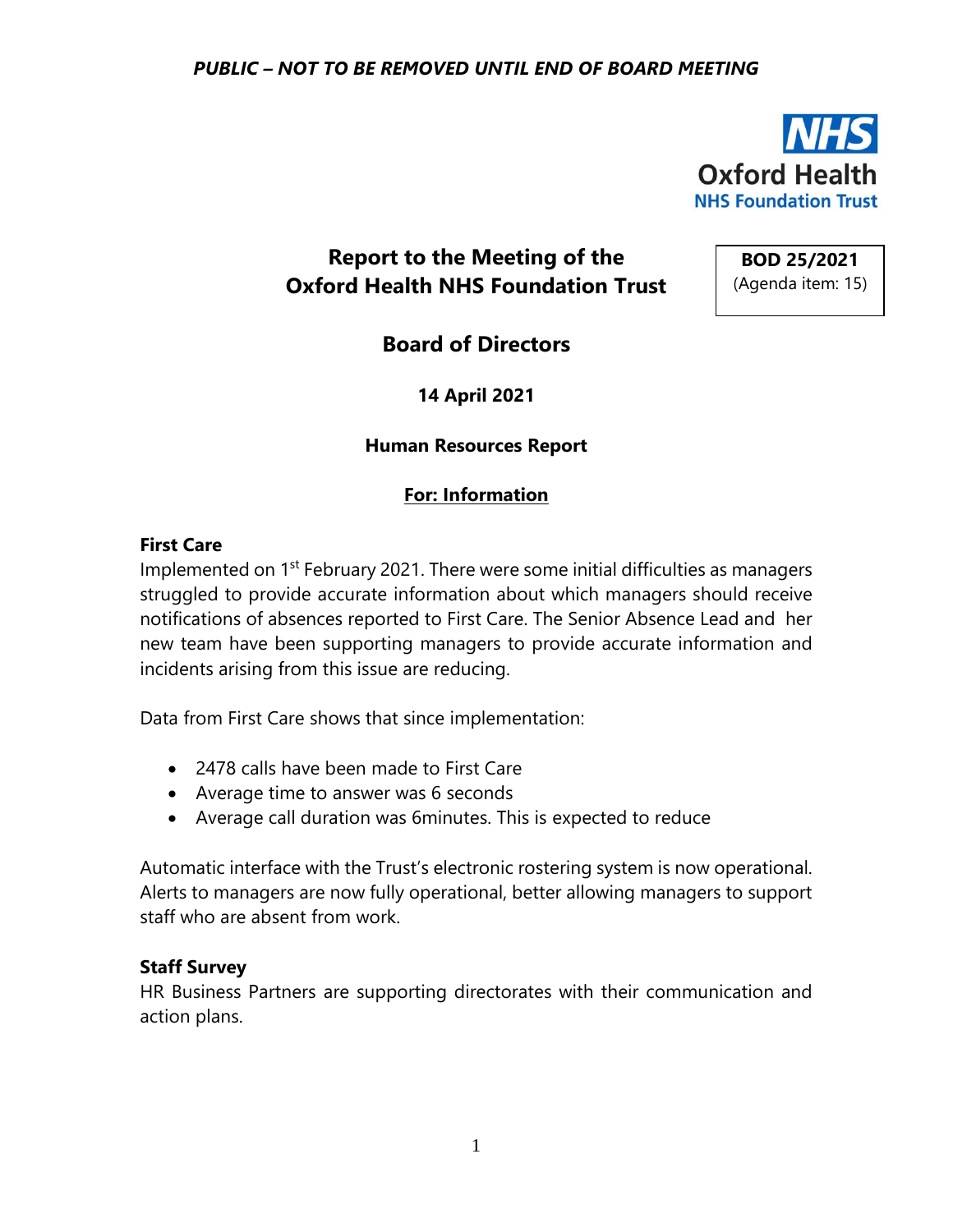# **Health & Wellbeing - working in partnership with the Psychosocial Response Group (PSRG) during COVID-19**

Employee Assistance Programme – continues to have good uptake:

- 556 calls in total with counselling 85.8% above the benchmark of 74%
- 477 counselling calls Anxiety 25.6%, Low Mood 17.8%, Work related Stress 7.5%
- 79 advice calls Divorce & Separation 29.1%, Employment 29.1%, Property 10.1%

H&W Champions in every team awaiting approval from Board to support this rollout (as recommended by the People Plan through Wellbeing Guardian and H&W Champions/Allies). Evidence has shown that where there are champions in place, more staff members are aware of available support and how to access it.

Enhanced Occupational Health and Health & Wellbeing project continues to progress. Sophie Grimshaw will be the BOB Health & Wellbeing Project Lead within OHFT for one year. Working in collaboration with the Mental Health & Wellbeing Hub, YouMatter.

Encouraging Staff to ask "how are you" and signposting to support regardless of need, managers ensuring support is available, visible and far reaching to all of their teams.

April is Stress Awareness Month – and the re-start of the Stress Steering and Action groups.

Promoting PHE<https://manvfat.com/better-health/> and Our NHS online – free apps.

Poor behaviours – staff seeking support has increased informally.

First cohort of Restorative Just Culture model commenced March 2021.

Secured funding via L&D for 2000 managers to be trained in Mental Health First Aid (virtually), OHFT.

#### **Equality, Diversity & Inclusion**

There has been a wide range of activity. This is fully detailed in the EDI Report for Q4 (March 2021). In summary key updates include: